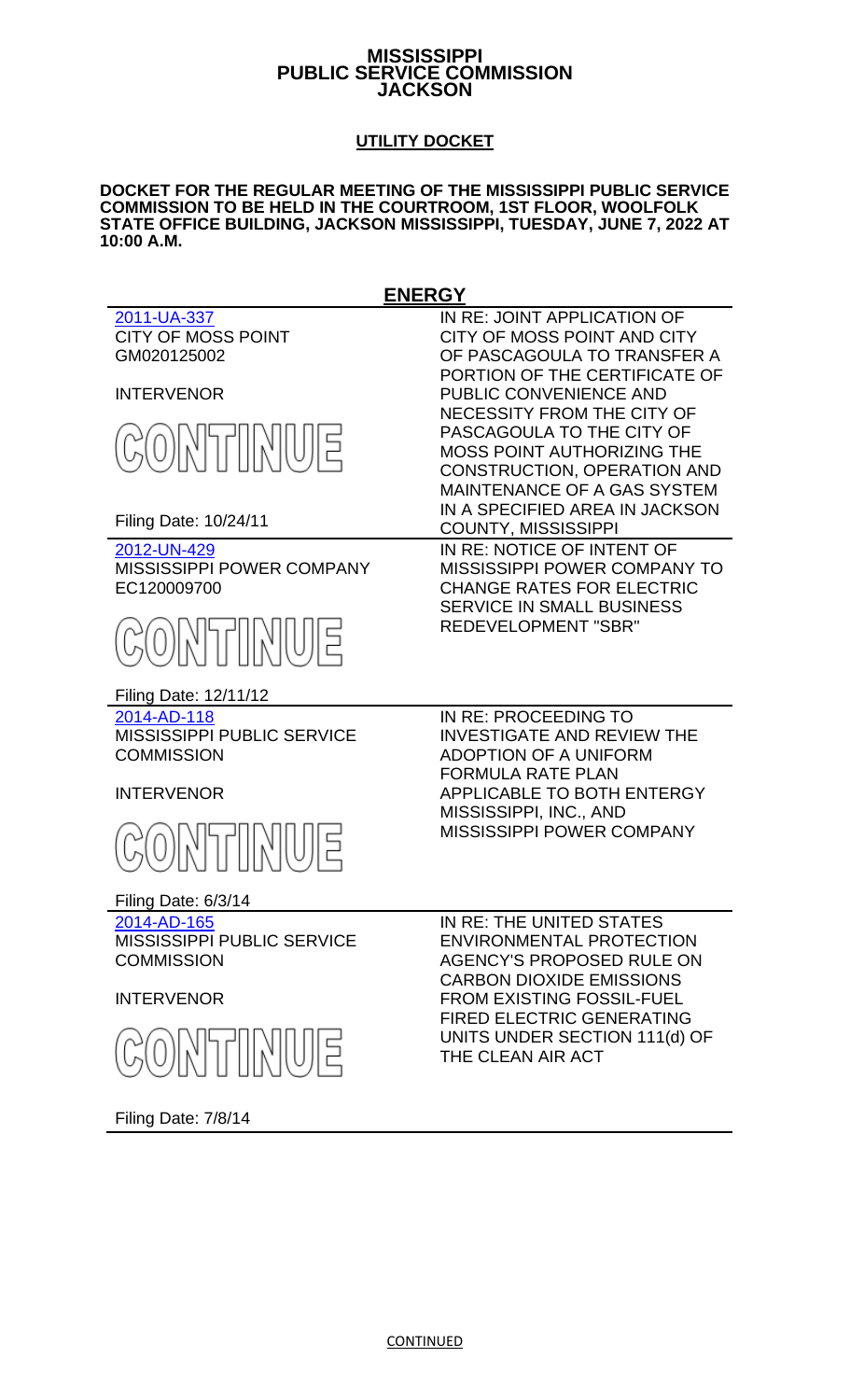## [2016-UN-152](http://www.psc.state.ms.us/trinityview/mspsc.html?CASEYEAR=2016&CASENUM=152) MISSISSIPPI NATURAL, INC. GC100225401

INTERVENOR



Filing Date: 7/29/16

[2017-UA-79](http://www.psc.state.ms.us/trinityview/mspsc.html?CASEYEAR=2017&CASENUM=79) SOUTHERN CROSS TRANSMISSION LLC

INTERVENOR



Filing Date: 4/25/17

[2018-UN-133](http://www.psc.state.ms.us/trinityview/mspsc.html?CASEYEAR=2018&CASENUM=133%0d) ENTERGY MISSISSIPPI INC. EC123008200



Filing Date: 11/16/18

[2018-UN-205](http://www.psc.state.ms.us/trinityview/mspsc.html?CASEYEAR=2018&CASENUM=205%20) ENTERGY MISSISSIPPI, INC. EC123008200



Hearing Set: 6/7/22

Filing Date: 10/12/18

[2018-UN-268](http://www.psc.state.ms.us/trinityview/mspsc.html?CASEYEAR=2018&CASENUM=268) ENTERGY MISSISSIPPI LLC EC123008200

INTERVENOR



Filing Date: 12/20/18

IN RE: NOTICE OF MISSISSIPPI NATURAL, INC. OF ITS INITIAL RATE FILING FOR NATURAL GAS SERVICE IN ITS CERTIFICATED AREA IN PANOLA COUNTY, MISSISSIPPI

IN RE: PETITION BY SOUTHERN CROSS TRANSMISSION LLC FOR A CERTIFICATE OF PUBLIC CONVENIENCE AND NECESSITY FOR THE PROPOSED SOUTHERN CROSS TRANSMISSION PROJECT

IN RE: REPORT OF ENTERGY MISSISSIPPI, INC. ON ITS EFFORTS TO MODERNIZE CUSTOMER SERVICE OFFERINGS AND IMPROVE SYSTEM EFFICIENCY

IN RE: NOTICE OF INTENT OF ENTERGY MISSISSIPPI, INC. TO IMPLEMENT REVISIONS TO THE FORMULA RATE PLAN

IN RE: NOTICE OF INTENT OF ENTERGY MISSISSIPPI, LLC TO BEGIN OFFERING COMMUNITY SOLAR TO CUSTOMERS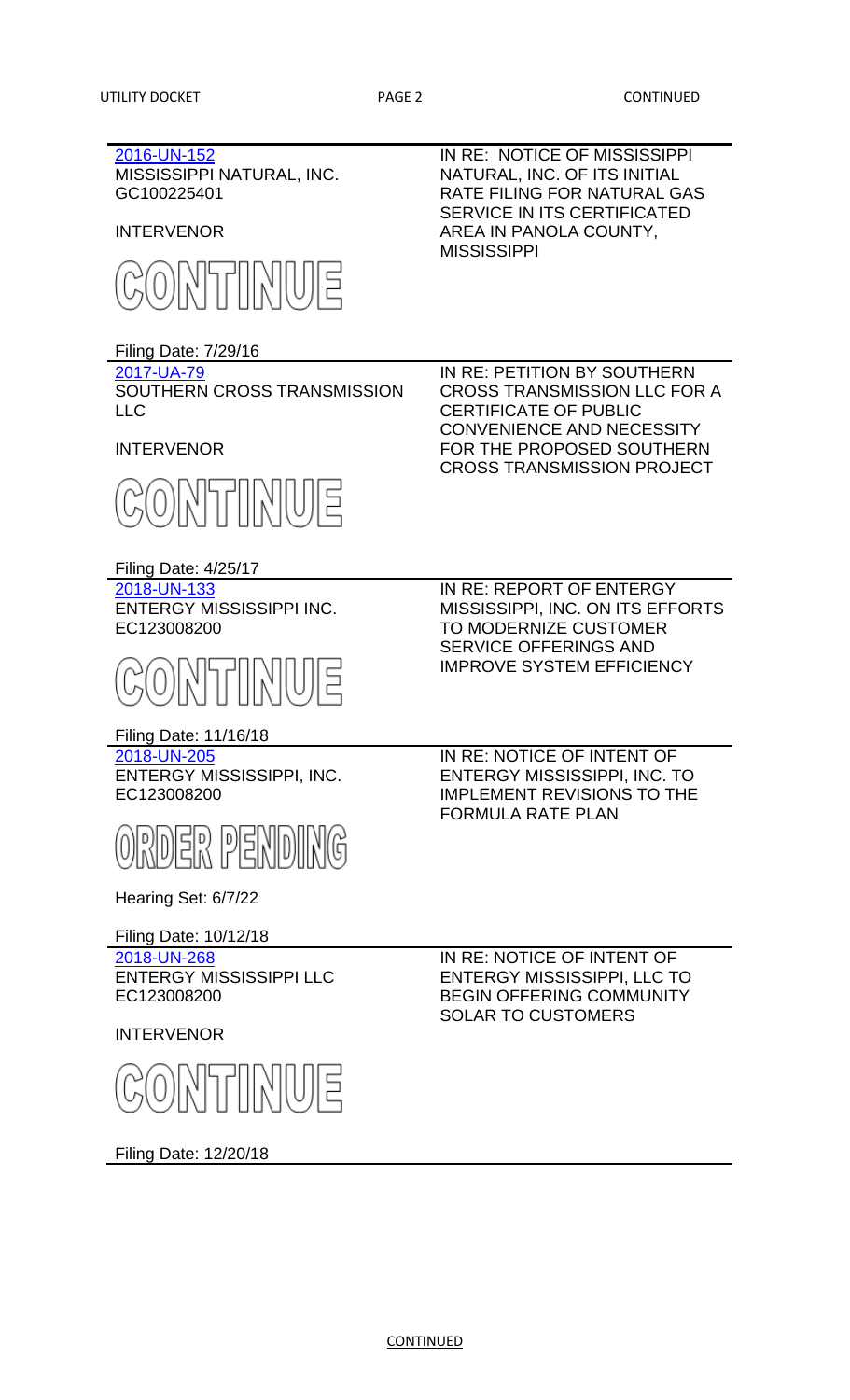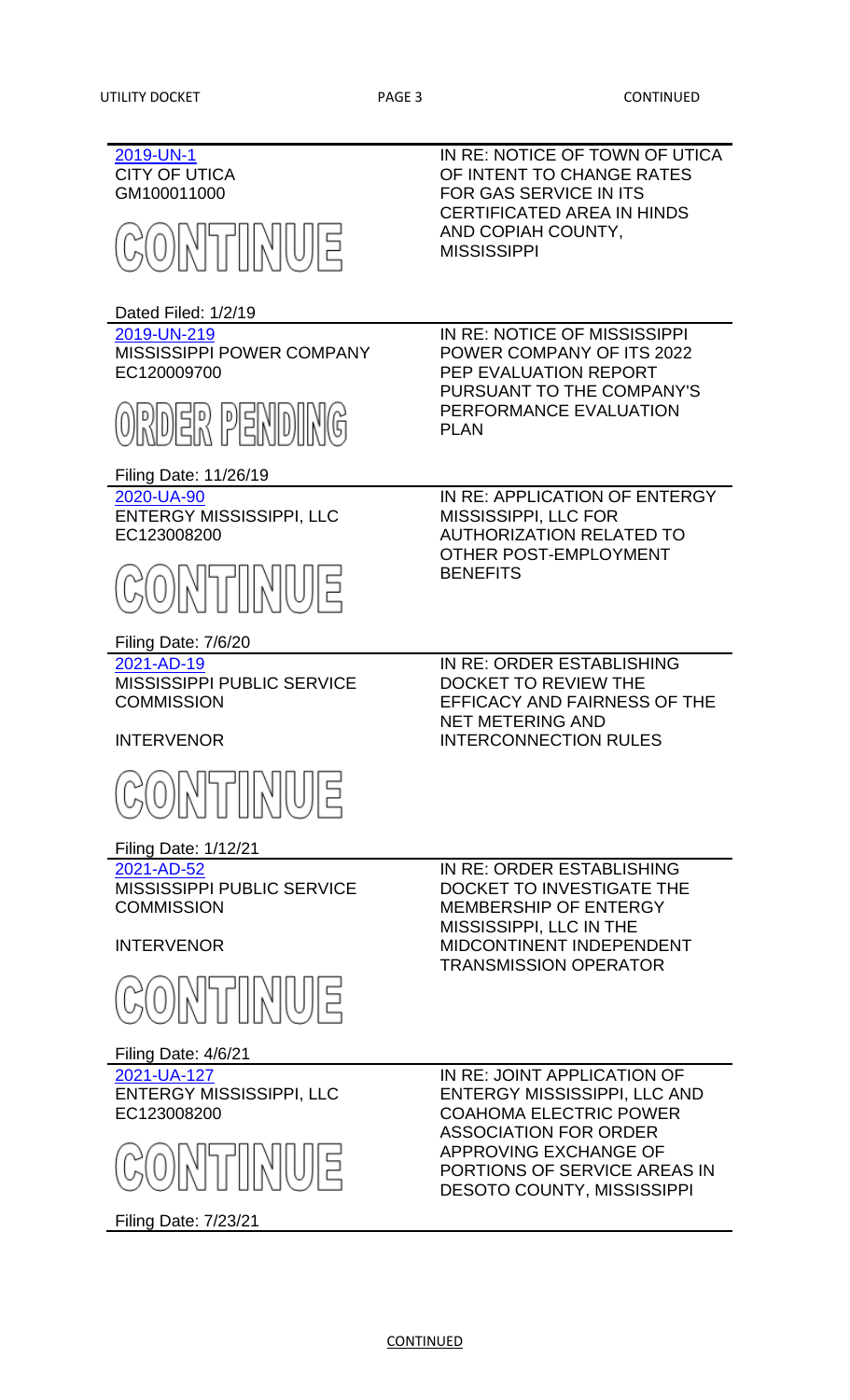[2021-UA-138](http://www.psc.state.ms.us/trinityview/mspsc.html?CASEYEAR=2021&CASENUM=138) IN RE: JOINT PETITION OF COOPERATIVE ENERGY COOPERATIVE ENERGY AND SOUTHERN PINE ELECTRIC EA12307500 COOPERATIVE FOR A TINU CERTIFICATE OF PUBLIC CONVENIENCE AND NECESSITY AUTHORIZING THEM TO ACQUIRE, CONSTRUCT, OWN AND OPERATE ELECTRICAL TRANSMISSION Hearing Set: 7/7/22 LINES AND SUBSTATION FACILITIES IN RANKIN COUNTY, Filing Date: 8/11/21 MISSISSIPPI (EAST BRANDON) [2021-UN-153](http://www.psc.state.ms.us/trinityview/mspsc.html?CASEYEAR=2021&CASENUM=153) IN RE: NOTICE OF INTENT OF ENTERGY MISSISSIPPI, LLC ENTERGY MISSISSIPPI, LLC, TO EC123008200 CHANGE RATES BY OFFERING ITS FAST CHARGING FOR ELECTRIC VEHICLES RATE SCHEDULE Filing Date: 9/17/21 [2021-UA-176](http://www.psc.state.ms.us/trinityview/mspsc.html?CASEYEAR=2021&CASENUM=176) IN RE: PETITION BY ENTERGY ENTERGY MISSISSIPPI, LLC MISSISSIPPI, LLC FOR A EC123008200 CERTIFICATE OF PUBLIC CONVENIENCE AND NECESSITY TO MAKE RELIABILITY IMPROVEMENTS TO AND MODERNIZE ITS TRANSMISSION AND DISTRIBUTION INFRASTRUCTURE IN DESOTO Filing Date: 10/29/21 COUNTY, MISSISSIPPI [2021-UA-429](http://www.psc.state.ms.us/trinityview/mspsc.html?CASEYEAR=2021&CASENUM=429) IN RE: NOTICE OF INTENT TO MISSISSIPPI POWER COMPANY CHANGE RATES FOR ELECTRIC EC120009700 SERVICE IN SMALL REDEVELOPMENT"SBR" RIDER Filing Date: 4/15/22 IN RE: NOTICE OF INTENT OF [2022-UN-6](http://www.psc.state.ms.us/trinityview/mspsc.html?CASEYEAR=2022&CASENUM=6) ENTERGY MISSISSIPPI, LLC ENTERGY MISSISSIPPI, LLC TO EC123008200 CHANGE RATES BY FILING RENEWABLE COMMUNITY OPTION (SCHEDULE RCO) <u>NIMINE</u> Filing Date: 1/20/22 [2022-AD-07](http://www.psc.state.ms.us/trinityview/mspsc.html?CASEYEAR=2022&CASENUM=07) IN RE: DOCKET TO REVIEW MISSISSIPPI PUBLIC SERVICE COMMUNITY SOLAR PROPOSALS**COMMISSION** INTERVENOR 개/WUIE

**CONTINUED** 

Filing Date: 1/21/22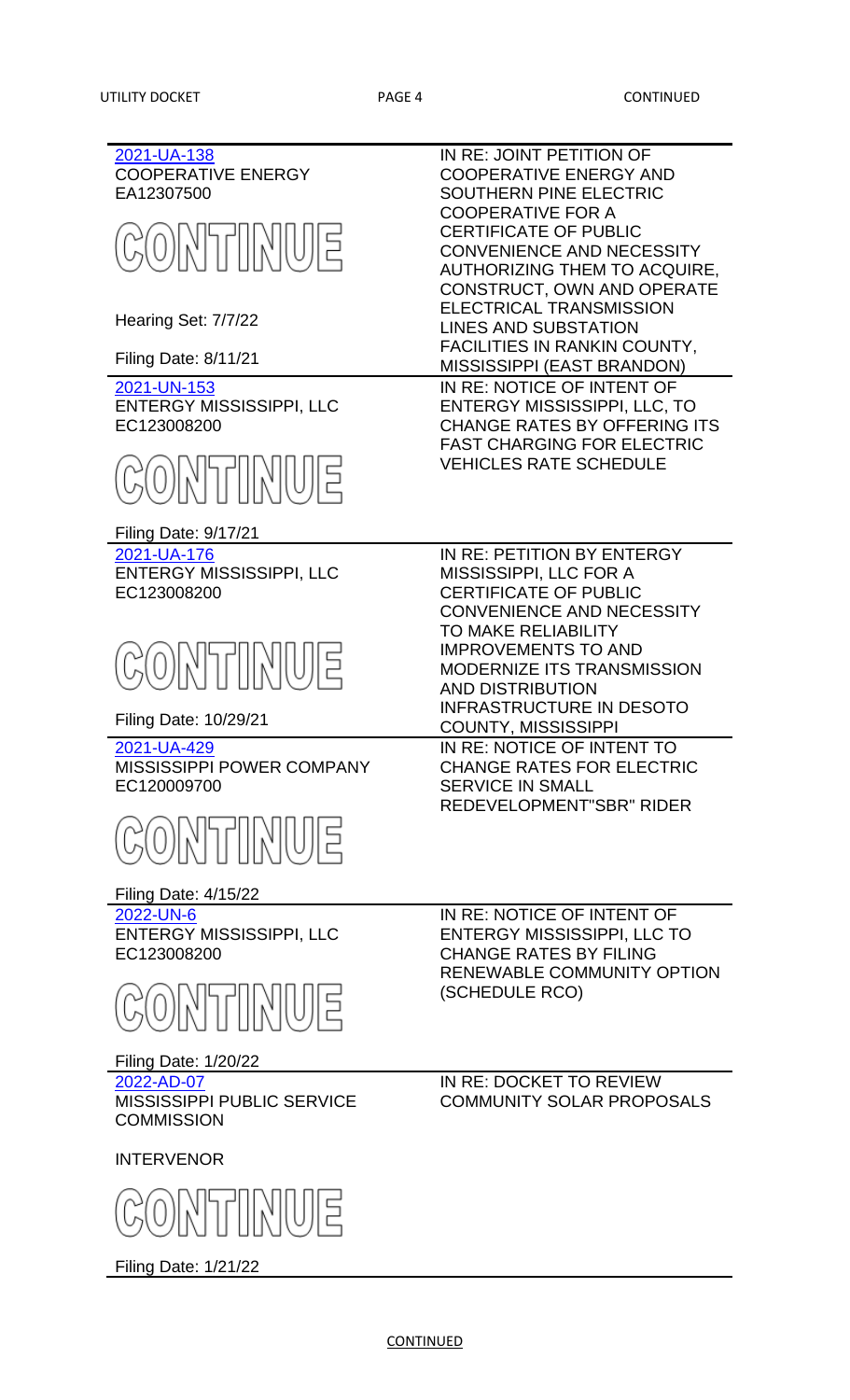| 2022-UA-22<br><b>MS SOLAR 7 LLC</b> | IN RE: PETITION OF MS SOLAR 7,<br>LLC, FOR A CERTIFICATE OF<br>PUBLIC CONVENIENCE AND                                  |
|-------------------------------------|------------------------------------------------------------------------------------------------------------------------|
| <b>CONTINUE</b>                     | NECESSITY AUTHORIZING THE<br><b>CONSTRUCTION AND OPERATION</b><br>OF A SOLAR ELECTRIC<br><b>GENERATING AND STORAGE</b> |
| Filing Date: 3/7/22                 | FACILITY IN CLAY COUNTY,<br><b>MISSISSIPPI</b>                                                                         |
| 2022-UA-23                          | IN RE: PETITION OF MS SOLAR 4,                                                                                         |
| <b>MS SOLAR 4, LLC</b>              | LLC FOR A SUPPLEMENTAL                                                                                                 |
|                                     | <b>CERTIFICATE OF PUBLIC</b>                                                                                           |
|                                     | <b>CONVENIENCE AND NECESSITY</b>                                                                                       |
|                                     | <b>AUTHORIZING THE</b>                                                                                                 |
| GONTINUE                            | <b>CONSTRUCTION AND OPERATION</b>                                                                                      |
|                                     | OF A PORTION OF A SOLAR                                                                                                |
|                                     |                                                                                                                        |
| Filing Date: 3/9/22                 | <b>ELECTRIC GENERATING FACILITY</b>                                                                                    |
|                                     | IN LAMAR COUNTY, MISSISSIPPI                                                                                           |
| 2022-UA-25                          | IN RE: JOINT APPLICATION OF                                                                                            |
| YALOBUSHA COUNTY, MISSISSIPPI       | YALOBUSHA COUNTY,                                                                                                      |
| GD003252200                         | <b>MISSISSIPPI AND THE</b>                                                                                             |
|                                     | OAKLAND/YALOBUSHA NATURAL                                                                                              |
|                                     | GAS DISTRICT FOR APPROVAL OF                                                                                           |
|                                     | SALE TO YALOBUSHA COUNTY,                                                                                              |
|                                     | <b>MISSISSIPPI OF THE</b>                                                                                              |
| ORDER PENDING                       | OAKLAND/YALOBUSHA NATURAL                                                                                              |
|                                     | <b>GAS DISTRICT, INCLUDING, ALL</b>                                                                                    |
|                                     | <b>EQUIPMENT AND REAL ESTATE</b>                                                                                       |
|                                     | <b>NECESSARY TO PROVIDE</b>                                                                                            |
|                                     | NATURAL GAS SERVICE TO THE                                                                                             |
|                                     | RESIDENTS OF SAID DISTRICT,                                                                                            |
|                                     | AND FOR APPROVAL OF                                                                                                    |
|                                     | <b>TRANSFER OF CERTIFICATES OF</b>                                                                                     |
| Filing Date: 3/16/22                | PUBLIC CONVENIENCE AND                                                                                                 |
|                                     | <b>NECESSITY</b>                                                                                                       |
| 2022-UA-26                          | IN RE: NOTICE OF CENTERPOINT                                                                                           |
| <b>CENTERPOINT ENERGY RESOURCES</b> | <b>ENERGY RESOURCES CORP.</b>                                                                                          |
| CORP.                               | <b>D/B/A CENTERPOINT ENERGY</b>                                                                                        |
| GC123086100                         | MISSISSIPPI GAS, OF THE FILING                                                                                         |
|                                     | OF ROUTINE CHANGES IN ITS                                                                                              |
| ONTINUE                             | <b>SMALL COMMERCIAL</b>                                                                                                |
|                                     | <b>REDEVELOPMENT RIDER SCR-1</b>                                                                                       |
|                                     |                                                                                                                        |
| <b>Filing Date: 3/17/22</b>         |                                                                                                                        |
|                                     | IN RE: PETITION OF HATTIESBURG                                                                                         |
| 2022-UA-28                          | <b>FARM, LLC FOR A CERTIFICATE OF</b>                                                                                  |
| HATTIESBURG FARM, LLC               | PUBLIC CONVENIENCE AND                                                                                                 |
|                                     | NECESSITY TO EXPAND SOLAR                                                                                              |
|                                     | <b>GENERATING FACILITY IN</b>                                                                                          |
| EIUIKIIN (O)                        | <b>FORREST COUNTY, MISSISSIPPI</b>                                                                                     |
|                                     |                                                                                                                        |
|                                     |                                                                                                                        |

Filing Date: 3/23/22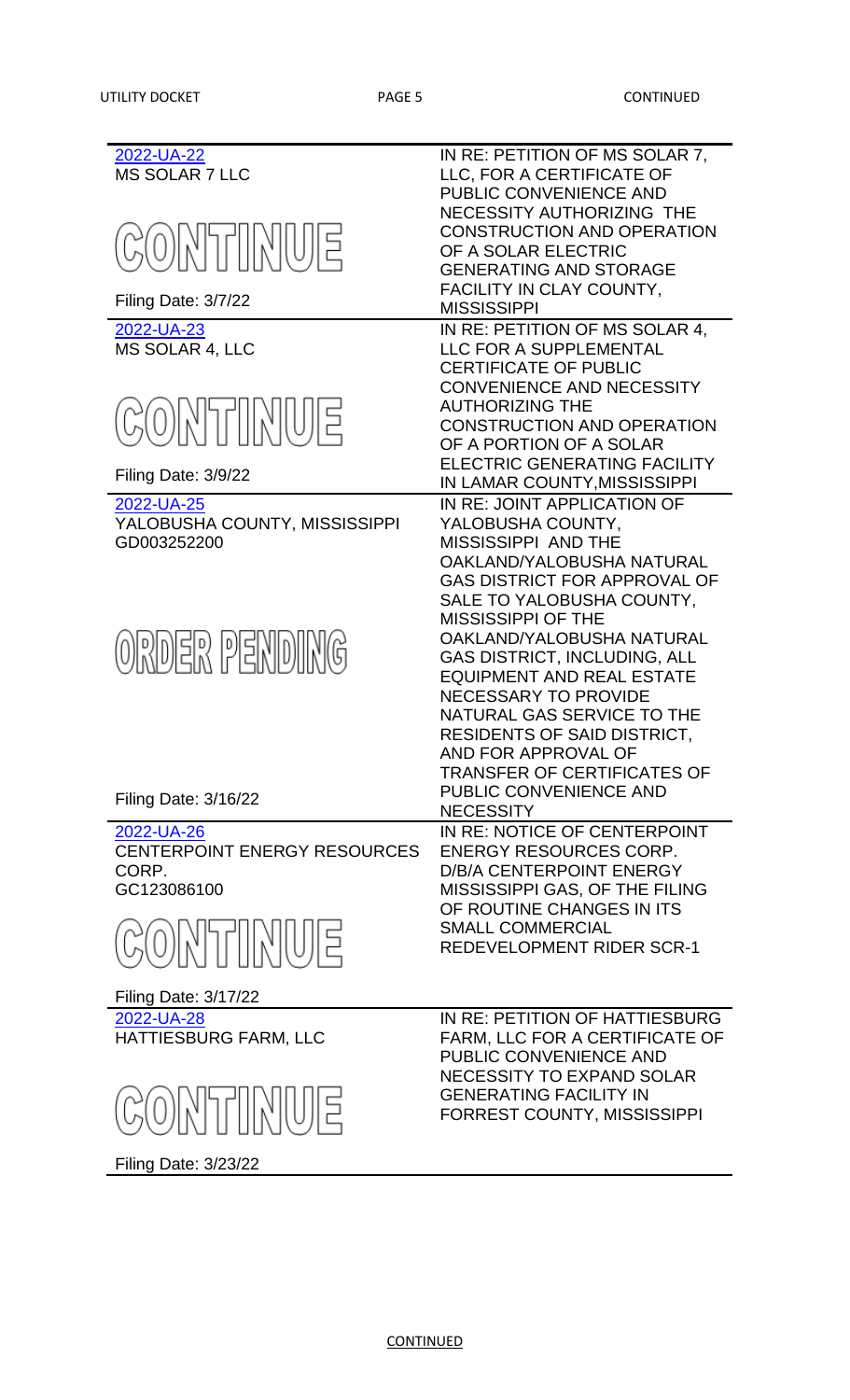| 2022-UN-36<br><b>MISSISSIPPI POWER COMPANY</b> | IN RE: NOTICE OF MISSISSIPPI<br>POWER COMPANY OF FILING ITS           |
|------------------------------------------------|-----------------------------------------------------------------------|
| EC120009700                                    | AD VALOREM TAX ADJUSTMENT                                             |
|                                                | <b>FACTOR FOR APRIL 2022</b>                                          |
| ORDER PENDING                                  | <b>THROUGH MARCH 2023</b>                                             |
|                                                |                                                                       |
| <b>Filing Date: 4/13/22</b>                    |                                                                       |
| 2022-UN-44                                     | IN RE: NOTICE OF INTENT OF                                            |
| <b>ENTERGY MISSISSIPPI, LLC</b><br>EC123008200 | <b>ENTERGY MISSISSIPPI, LLC TO</b><br><b>CHANGE RATES BY OFFERING</b> |
|                                                | <b>ENTERGY MISSISSIPPI FLEX</b>                                       |
|                                                | <b>CHARGE OFFERING TO SUPPORT</b>                                     |
| GONTIMUE                                       | <b>CUSTOMERS' INTEREST IN</b>                                         |
|                                                | <b>TRANSPORTATION</b><br><b>ELECTRIFICATION</b>                       |
|                                                |                                                                       |
| Filing Date: 5/2/22                            |                                                                       |
| <b>WATER &amp; SEWER</b>                       |                                                                       |
| 2015-UA-208<br>UTILITY SERVICES, LLC           | IN RE: PETITION OF UTILITY<br>SERVICES, LLC, FOR A FACILITIES         |
| WC020239800                                    | <b>CERTIFICATE OF PUBLIC</b>                                          |
|                                                | <b>CONVENIENCE AND NECESSITY</b>                                      |
|                                                | AUTHORIZING IT TO CONSTRUCT,                                          |
| <b>CONTINUE</b>                                | <b>OPERATE AND MAINTAIN AND TO</b>                                    |
|                                                | REPAIR AND RENOVATE CERTAIN                                           |
|                                                | <b>EXISTING FACILITIES IN ITS</b><br><b>WATER SYSTEM WITHIN ITS</b>   |
|                                                | CERTIFICATED AREA IN ADAMS,                                           |
|                                                | <b>HANCOCK, HARRISON AND</b>                                          |
| Filing Date: 11/12/15                          | <b>JACKSON COUNTIES, MISSISSIPPI</b>                                  |
| 2015-UA-209                                    | IN RE: PETITION OF UTILITY                                            |
| UTILITY SERVICES, INC.                         | <b>SERVICES, LLC FOR A FACILITIES</b>                                 |
| SC020239801                                    | <b>CERTIFICATE OF PUBLIC</b><br><b>CONVENIENCE AND NECESSITY</b>      |
|                                                | AUTHORIZING IT TO CONSTRUCT,                                          |
|                                                | OPERATE AND MAINTAIN AND TO                                           |
|                                                | REPAIR AND RENOVATE CERTAIN                                           |
| <b>CONTINUE</b>                                | <b>EXISTING FACILITIES IN ITS</b>                                     |
|                                                | <b>SEWER SYSTEM WITHIN ITS</b>                                        |
|                                                | CERTIFICATED AREA IN ADAMS.                                           |
|                                                | HANCOCK, HARRISON, LAMAR,<br>OKTIBBEHA, RANKIN, WARREN                |
|                                                | AND JACKSON COUNTIES,                                                 |
| Filing Date: 11/12/15                          | <b>MISSISSIPPI</b>                                                    |
| 2016-UA-72                                     | IN RE: PETITION OF SUTTER                                             |
| SUTTER WATER SERVICE INC.                      | <b>WATER SERVICE, LLC FOR</b>                                         |
| WC020008700                                    | APPROVAL OF ITS AGREEMENT<br>WITH THE HARRISON COUNTY                 |
|                                                | UTILITY AUTHORITY FOR THE                                             |
| EIUIKIINKKO                                    | PURCHASE OF POTABLE WATER                                             |
|                                                |                                                                       |

Filing Date: 4/21/16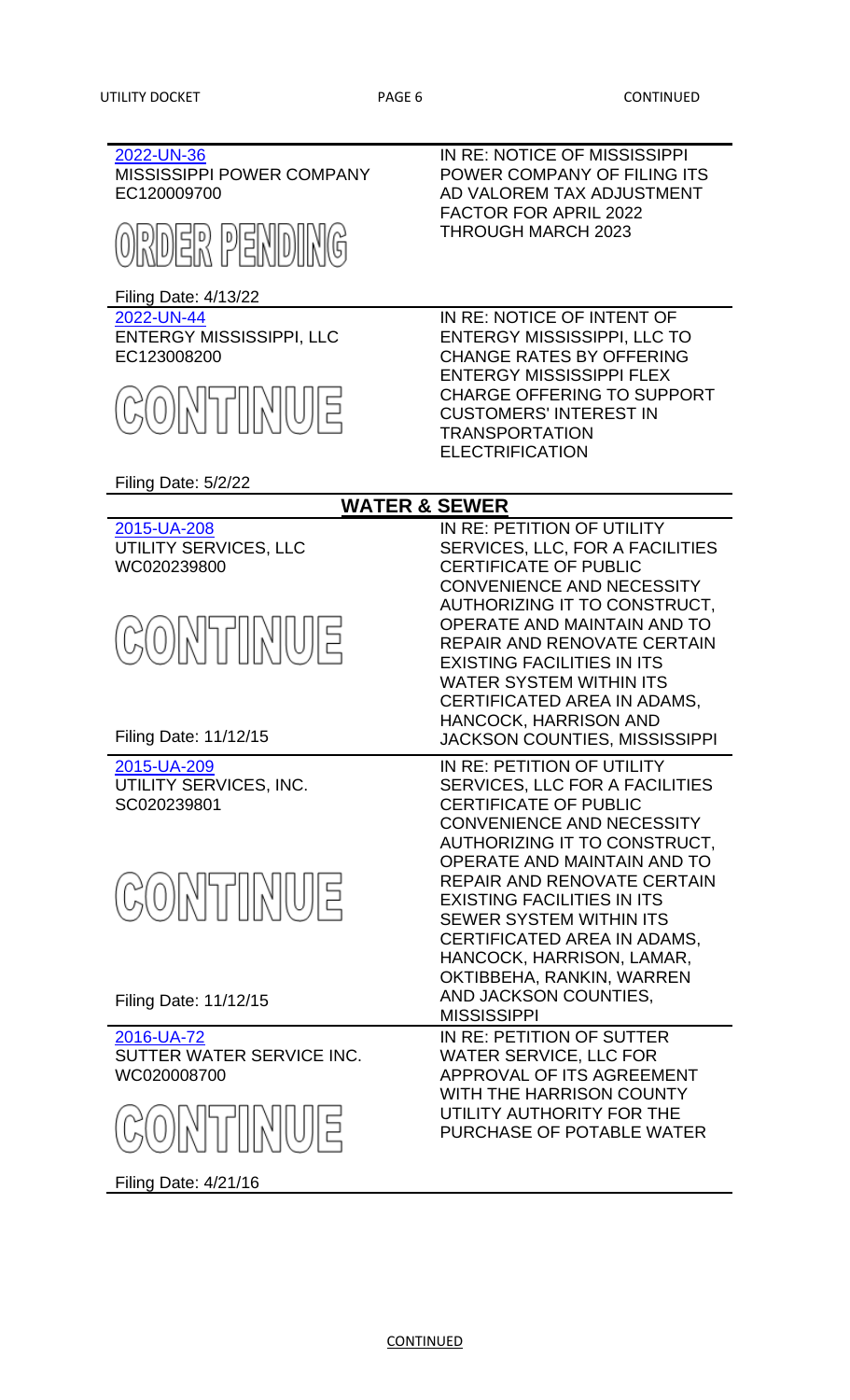| 2018-AD-36<br><b>ASHLEY HILL, ET AL.</b><br>WA003055800<br><b>CONTINUE</b><br>Filing Date: 3/19/18                                                  | IN RE: COMPLAINT OF MELANIE<br>RUBE, ET AL, AGAINST PUNKIN<br><b>WATER ASSOCIATION FOR</b><br><b>FAILURE TO PROVIDE</b><br><b>REASONABLY ADEQUATE</b><br><b>SERVICE TO CUSTOMERS IN</b><br>LAFAYETTE COUNTY, MISSISSIPPI<br>AND REQUEST FOR HEARING<br>PURSUANT TO MISS. CODE ANN.<br>77-3-5 ET. SEQ.<br>IN RE: FORMAL COMPLAINT OF |
|-----------------------------------------------------------------------------------------------------------------------------------------------------|-------------------------------------------------------------------------------------------------------------------------------------------------------------------------------------------------------------------------------------------------------------------------------------------------------------------------------------|
| 2018-AD-81<br><b>KEVIN BAKER</b><br><b>GONTIMUE</b><br>Filing Date: 5/28/18                                                                         | <b>KEVIN BAKER AGAINST ROCK HILL</b><br><b>COMMUNITY WATER</b><br><b>ASSOCIATION, INC. FOR ITS</b><br><b>FAILURE TO PROVIDE WATER</b><br><b>SERVICE</b>                                                                                                                                                                             |
| 2018-UA-257<br><b>CREEKSIDE EST. OF KILN</b><br>HOMEOWNERS ASSOC. INC.<br>SA020247000<br>GONTTINUE<br>Filing Date: 12/13/18                         | IN RE: APPLICATION TO<br>TRANSFER DANIEL LADNER d/b/a<br>AMY LEA CONSTRUCTION, LLC'S<br><b>CERTIFICATE OF PUBLIC</b><br><b>CONVENIENCE AND NECESSITY</b><br>TO CREEKSIDE ESTATES OF KILN<br>HOMEOWNERS ASSOCIATION,<br>INC.                                                                                                         |
| 2019-UA-90<br><b>NORTH TISHOMINGO COUNTY</b><br><b>UTILITY SERVICE</b><br>SM00247800<br><b>INTERVENOR</b><br>ONTIMUE<br><b>Filing Date: 6/13/19</b> | IN RE: APPLICATION OF NORTH<br>TISHOMINGO UTILITY SERVICE,<br>INC. FOR A CERTIFICATE OF<br>PUBLIC CONVENIENCE AND<br>NECESSITY AUTHORIZING IT TO<br><b>CONSTRUCT, OPERATE AND</b><br><b>MAINTAIN A SEWER SYSTEM IN A</b><br>SPECIFIED AREA IN TISHOMINGO<br><b>COUNTY, MISSISSIPPI</b>                                              |
| 2019-UA-91<br>MT. COMFORT WATER ASSN.<br>WA003023100<br>ONTIMUE<br>Filing Date: 6/17/19                                                             | IN RE: APPLICATION OF MT.<br><b>COMFORT WATER ASSOCIATION,</b><br>INC. FOR A CERTIFICATE OF<br>PUBLIC CONVENIENCE AND<br>NECESSITY AUTHORIZING IT TO<br><b>CONSTRUCT, OPERATE AND</b><br><b>MAINTAIN A WATER SYSTEM IN A</b><br><b>SPECIFIED AREA IN LAFAYETTE</b><br><b>COUNTY, MISSISSIPPI</b>                                    |
| 2019-UA-102<br><b>GREAT RIVER UTILITY OPERATING</b><br><b>COMPANY, LLC</b><br>SC123251500<br>O)             U E<br>Filing Date: 6/21/19             | IN RE: NOTICE OF WILCO<br>PROPERTIES, INC. SEEKING A<br><b>SUPPLEMENTAL CERTIFICATE</b><br>PERTAINING TO A PROPOSED<br><b>SEWER SYSTEM LOCATED IN</b><br><b>DESOTO COUNTY, MISSISSIPPI</b>                                                                                                                                          |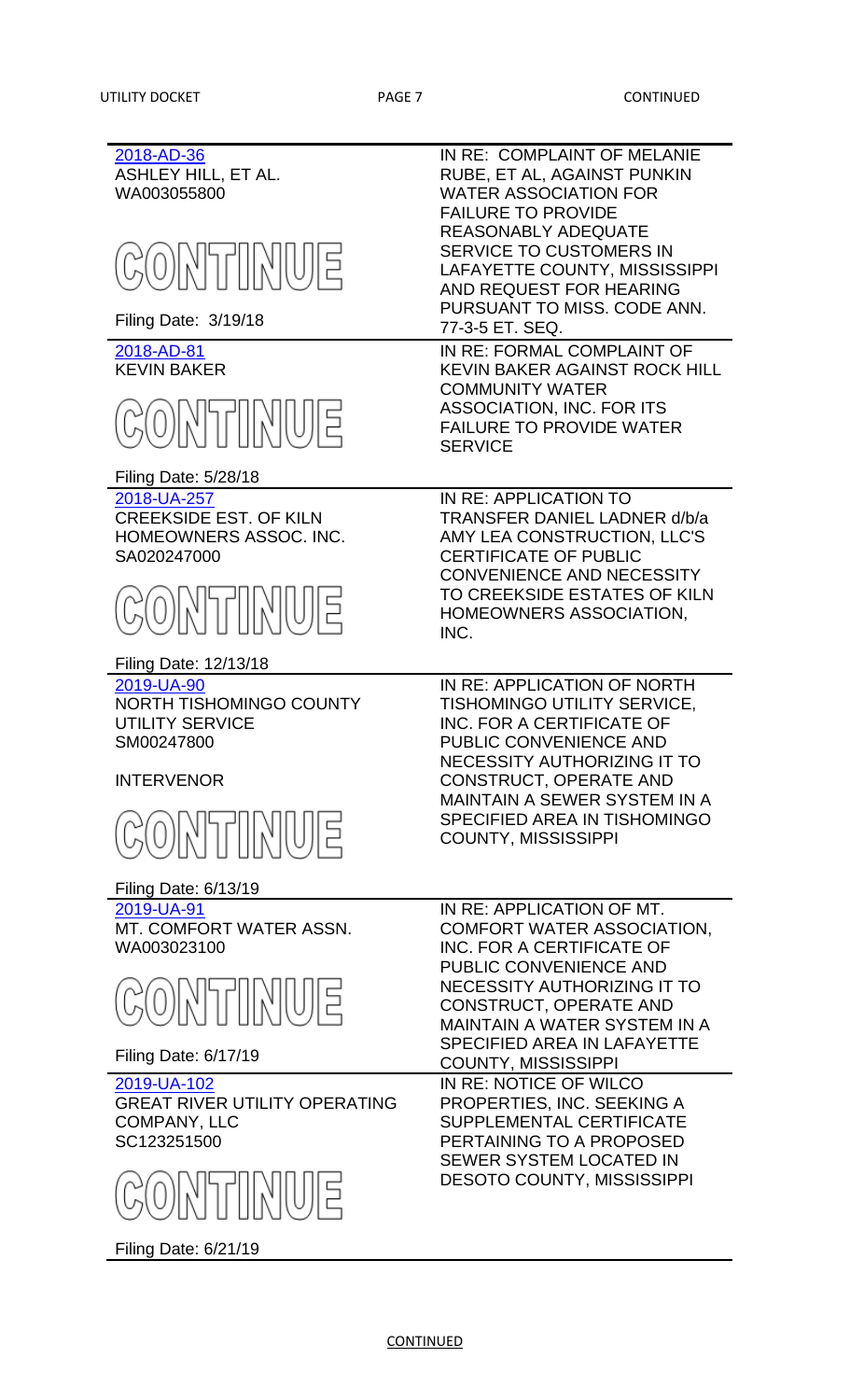| 2019-UA-108<br>ALGOMA WATER ASSN. INC.<br>WA003053700<br>ONTIMUE<br>Filing Date: 7/2/19 | IN RE: APPLICATION OF ALGOMA<br>WATER ASSOCIATION, INC. FOR A<br><b>CERTIFICATE OF PUBLIC</b><br><b>CONVENIENCE AND NECESSITY</b><br>AUTHORIZING IT TO CONSTRUCT,<br><b>OPERATE AND MAINTAIN A WATER</b><br>SYSTEM IN A SPECIFIED AREA IN<br>PONTOTOC COUNTY, MISSISSIPPI |
|-----------------------------------------------------------------------------------------|---------------------------------------------------------------------------------------------------------------------------------------------------------------------------------------------------------------------------------------------------------------------------|
| 2020-AD-114<br>MCGILL WELLWORKS, INC.<br>WC000708500<br>SC020123800                     | IN RE: INVESTIGATION AND<br><b>HEARING REGARDING POSSIBLE</b><br>STATUTORY AND COMMISSION<br><b>RULE VIOLATIONS BY MCGILL</b><br><b>WELLWORKS, INC.</b>                                                                                                                   |
| ONTIMUE<br>Filing Date: 9/1/20                                                          |                                                                                                                                                                                                                                                                           |
| 2020-AD-191<br>DR. BRICE AND SHANEEKA MILLER<br>VS<br><b>WILCO SEWER AND WATER</b>      | IN RE: FORMAL COMPLAINT OF<br>DR. BRICE AND SHANEEKA MILLER<br><b>AGAINST WILCO SEWER AND</b><br><b>WATER</b>                                                                                                                                                             |
| ONTTINUE                                                                                |                                                                                                                                                                                                                                                                           |
| <b>Filing Date:11/17/20</b>                                                             |                                                                                                                                                                                                                                                                           |
| 2021-UN-162<br>THE OAKS UTILITIES, LLC<br>WC020248400                                   | IN RE: NOTICE OF THE OAKS<br>UTILITIES, LLC OF ITS INTENT TO<br><b>ESTABLISH RATES FOR ITS</b><br><b>WATER SERVICE IN ITS</b>                                                                                                                                             |
| <b>INTERVENOR</b>                                                                       | <b>CERTIFICATED AREA IN</b>                                                                                                                                                                                                                                               |
| <b>SONTIMUE</b>                                                                         | <b>HARRISON COUNTY, MISSISSIPPI</b>                                                                                                                                                                                                                                       |
| <b>Filing Date: 9/29/21</b>                                                             |                                                                                                                                                                                                                                                                           |
| 2021-UA-173<br><b>BUNKER HILL WATER ASSOCIATION</b><br>WA020035200                      | IN RE: JOINT APPLICATION OF<br><b>BUNKER HILL WATER</b><br><b>ASSOCIATION AND CEDAR</b><br><b>GROVE-HARMONY WATER</b>                                                                                                                                                     |
| ORDER REFERRING<br>Filing Date: 10/20/21                                                | <b>ASSOCIATION TO TRANSFER ALL</b><br>OF THE CERTIFICATE OF PUBLIC<br><b>CONVENIENCE AND NECESSITY</b><br>FOR WATER SERVICE HELD BY<br><b>CEDAR GROVE-HARMONY WATER</b><br><b>ASSOCIATION</b>                                                                             |
| 2021-UA-185                                                                             | IN RE: JOINT APPLICATION OF                                                                                                                                                                                                                                               |
| WHISTLER WATER ASSOCIATION,<br>INC.                                                     | HIWANEE WATER ASSOCIATION,<br>INC., AND WHISTLER WATER                                                                                                                                                                                                                    |
| WA020060300                                                                             | ASSOCIATION, INC. TO TRANSFER                                                                                                                                                                                                                                             |
| GONTINUE<br>Filing Date: 11/16/21                                                       | A PORTION OF THE CERTIFICATE<br>OF PUBLIC CONVENIENCE AND<br>NECESSITY AUTHORIZING IT TO<br><b>CONSTRUCT, OPERATE AND</b><br><b>MAINTAIN A WATER SYSTEM IN A</b><br><b>SPECIFIED AREA IN WAYNE</b><br><b>COUNTY, MISSISSIPPI</b>                                          |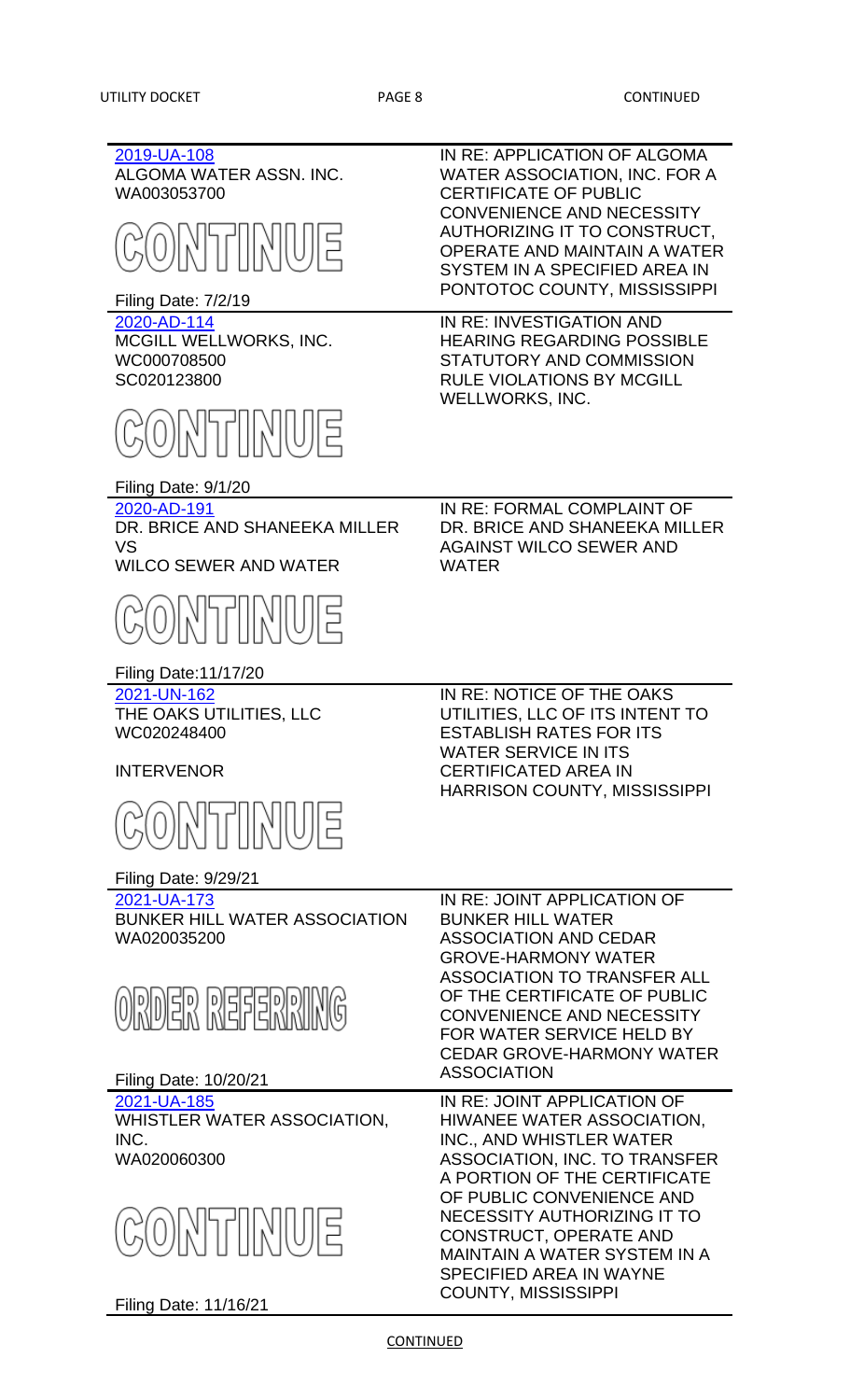| 2022-UA-20<br><b>CITY OF GRENADA</b><br>WM003158500<br>ONTIMUE<br>Filing Date: 3/2/22<br>2022-AD-21<br><b>CHAD V. STEVENS</b> | IN RE: APPLICATION OF THE CITY<br>OF GRENADA, MISSISSIPPI FOR A<br><b>CERTIFICATE OF PUBLIC</b><br><b>CONVENIENCE AND NECESITY</b><br>AUTHORIZING IT TO CONSTRUCT,<br>OPERATE AND MAINTAIN A WATER<br>SYSTEM IN A SPECIFIED AREA IN<br><b>GRENADA COUNTY, MISSISSIPPI</b><br>IN RE: FORMAL COMPLAINT OF<br><b>CHAD V. STEVENS AGAINST</b> |
|-------------------------------------------------------------------------------------------------------------------------------|-------------------------------------------------------------------------------------------------------------------------------------------------------------------------------------------------------------------------------------------------------------------------------------------------------------------------------------------|
| ONTIMUE<br>Filing Date: 3/7/22                                                                                                | <b>CALEDONIA WATER AND SEWER</b><br><b>DEPARTMENT</b>                                                                                                                                                                                                                                                                                     |
| 2022-UA-35<br>BRADLEY WATER ASSOCIATION, INC.<br>WM003214300                                                                  | IN RE: JOINT APPLICATION OF<br>BRADLEY WATER ASSOCIATION,<br>INC. AND TOWN OF STURGIS,<br>MISSISSIPPI, TO TRANSFER ALL<br>OF THE CERTIFICATE OF PUBLIC<br><b>CONVENIENCE AND NECESSITY</b>                                                                                                                                                |
| CONTINUE<br>Filing Date: 4/8/22                                                                                               | AUTHORIZING IT TO CONTRUCT,<br>OPERATE AND MAINTAIN A WATER<br>SYSTEM IN A SPECIFIED AREA IN<br>OKTIBBEHA COUNTY, MISSISSIPPI                                                                                                                                                                                                             |
| 2022-UA-37<br><b>GREAT RIVER UTILITY OPERATING</b><br><b>COMPANY, LLC</b><br>SC123251500                                      | IN RE: PETITION OF GREAT RIVER<br>UTILITY OPERATING COMPANY,<br>LLC FOR APPROVAL OF THE SALE<br>AND TRANSFER OF CERTAIN<br><b>ASSETS, FACILITIES, PROPERTY</b>                                                                                                                                                                            |
| ONTIMUE                                                                                                                       | AND CERTIFICATES OF PUBLIC<br><b>CONVENIENCE AND NECESSITY</b><br>FOR THE PROVISION OF<br><b>WASTEWATER DISPOSAL</b><br>SERVICE IN ADAMS, LAMAR,<br>OKTIBBEHA, RANKIN AND                                                                                                                                                                 |
| <b>Filing Date: 4/21/22</b>                                                                                                   | <b>WARREN COUNTIES, MISSISSIPPI</b>                                                                                                                                                                                                                                                                                                       |
| 2022-UA-38<br><b>GREAT RIVER UTILITY OPERATING</b><br><b>COMPANY, LLC</b><br>WC123251400                                      | IN RE: PETITION OF GREAT RIVER<br>UTILITY OPERATING COMPANY,<br>LLC FOR APPROVAL OF THE SALE<br>AND TRANSFER OF CERTAIN<br>ASSETS, FACILITIES, PROPERTY,                                                                                                                                                                                  |
| ONTIMUE                                                                                                                       | AND CERTIFICATES OF PUBLIC<br><b>CONVENIENCE AND NECESSITY</b><br>FOR THE PROVISION OF WATER<br><b>SERVICE IN LAMAR AND NOXUBEE</b>                                                                                                                                                                                                       |
| <b>Filing Date: 4/21/22</b>                                                                                                   | <b>COUNTIES, MISSISSIPPI</b>                                                                                                                                                                                                                                                                                                              |
| 2022-UA-41<br><b>GREAT RIVER UTILITY OPERATING</b><br><b>COMPANY, LLC</b><br>SC123251500                                      | IN RE: APPLICATION OF GREAT<br><b>RIVER UTILITY OPERATING</b><br>COMPANY, LLC TO CANCEL A<br><b>CERTIFICATE OF PUBLIC</b><br>CONVENIENCE AND NECESSITY IN<br>A SPECIFIED AREA IN FORREST                                                                                                                                                  |
| ORDER REFERRING<br>Filing Date: 4/29/22                                                                                       | <b>COUNTY, MISSISSIPPI</b>                                                                                                                                                                                                                                                                                                                |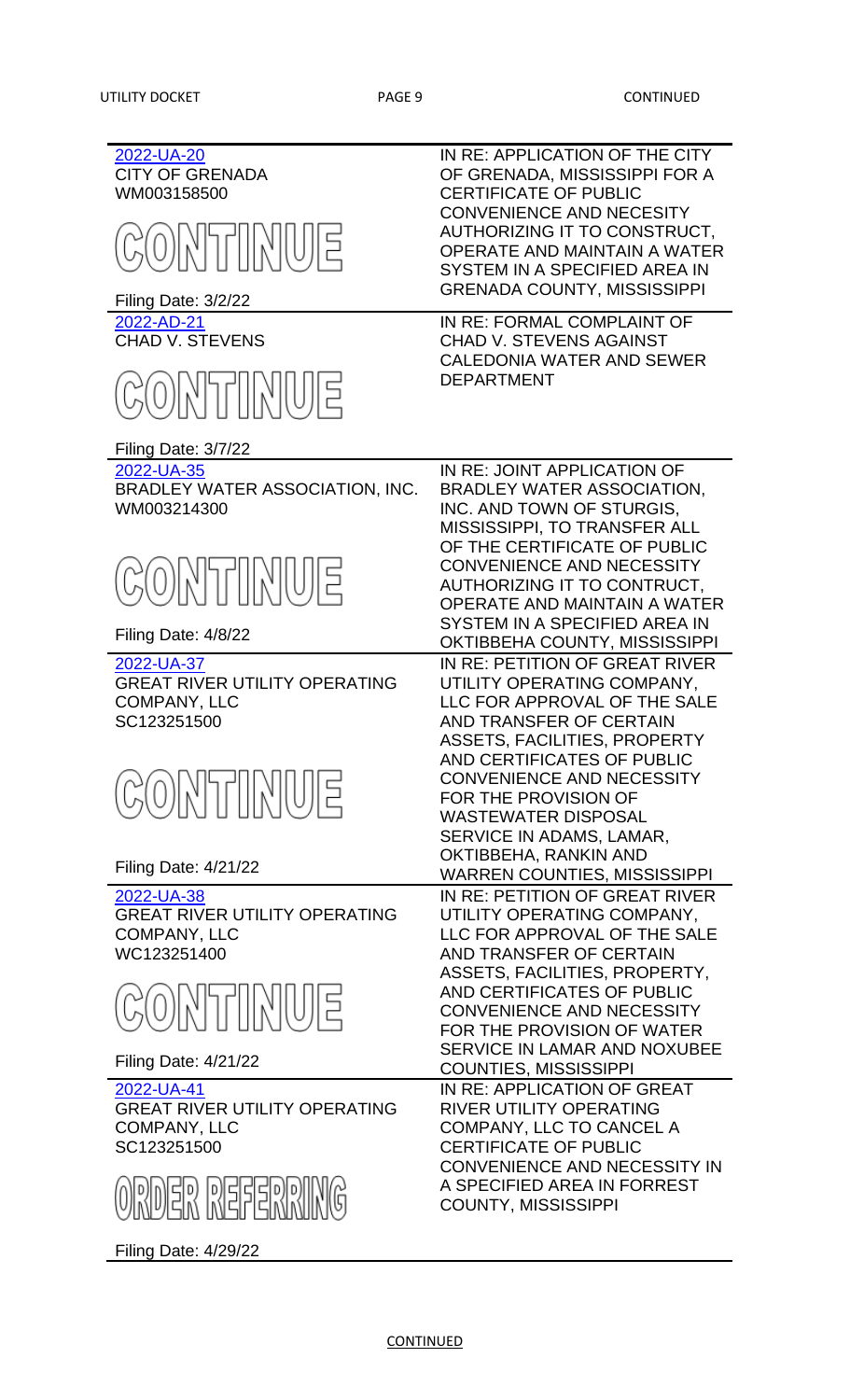**TELECOMMUNICATIONS** [2019-AD-103](http://www.psc.state.ms.us/trinityview/mspsc.html?CASEYEAR=2019&CASENUM=103) MISSISSIPPI PUBLIC SERVICE **COMMISSION** Filing Date: 6/26/19 IN RE: ORDER ESTABLISHING DOCKET TO COMBAT MALICIOUS ROBOCALLS, CALLER ID SPOOFING, AND RELATED MATTERS [2019-AD-164](http://www.psc.state.ms.us/trinityview/mspsc.html?CASEYEAR=2019&CASENUM=164) MICRO-COMM INC. TC123208400 Filing Date: 10/1/19 IN RE: INVESTIGATION AND HEARING REGARDING COMPLIANCE WITH CPCN AND ETC DESIGNATION [2020-AD-200](http://www.psc.state.ms.us/trinityview/mspsc.html?CASEYEAR=2020&CASENUM=200) AIRUS, INC. TC123231900 Filing Date: 12/9/20 IN RE: COMPLAINT OF AIRUS, INC. VS BELLSOUTH TELECOMMUNICATIONS, LLC d/b/a AT&T MISSISSIPPI [2021-UA-2](http://www.psc.state.ms.us/trinityview/mspsc.html?CASEYEAR=2021&CASENUM=2) STARLINK SERVICES, LLC TC123249700 Filing Date: 1/4/21 IN RE: APPLICATION OF STARLINK SERVICES, LLC FOR DESIGNATION AS AN ELIGIBLE TELECOMMUNICATIONS CARRIER FOR PURPOSES OF RECEIVING RURAL DIGITAL OPPORTUNITIES FUND SUPPORT [2021-UA-11](http://www.psc.state.ms.us/trinityview/mspsc.html?CASEYEAR=2021&CASENUM=11) CONNECT EVERYONE LLC TC123250700 Filing Date: 1/6/21 IN RE: APPLICATION OF CONNECT EVERYONE LLC FOR DESIGNATION AS AN ELIGIBLE TELECOMMUNICATIONS CARRIER TO RECEIVE RURAL DIGITAL OPPORTUNITY FUND PHASE I AUCTION (AUCTION 904) SUPPORT [2021-UA-71](http://www.psc.state.ms.us/trinityview/mspsc.html?CASEYEAR=2021&CASENUM=71) MAGNA5 LLC TC123251300 Filing Date: 4/30/21 IN RE: APPLICATION OF MAGNA5 LLC FOR A CERTIFICATE OF PUBLIC CONVENIENCE AND NECESSITY TO PROVIDE LOCAL AND INTEREXCHANGE TELECOMMUNICATIONS SERVICE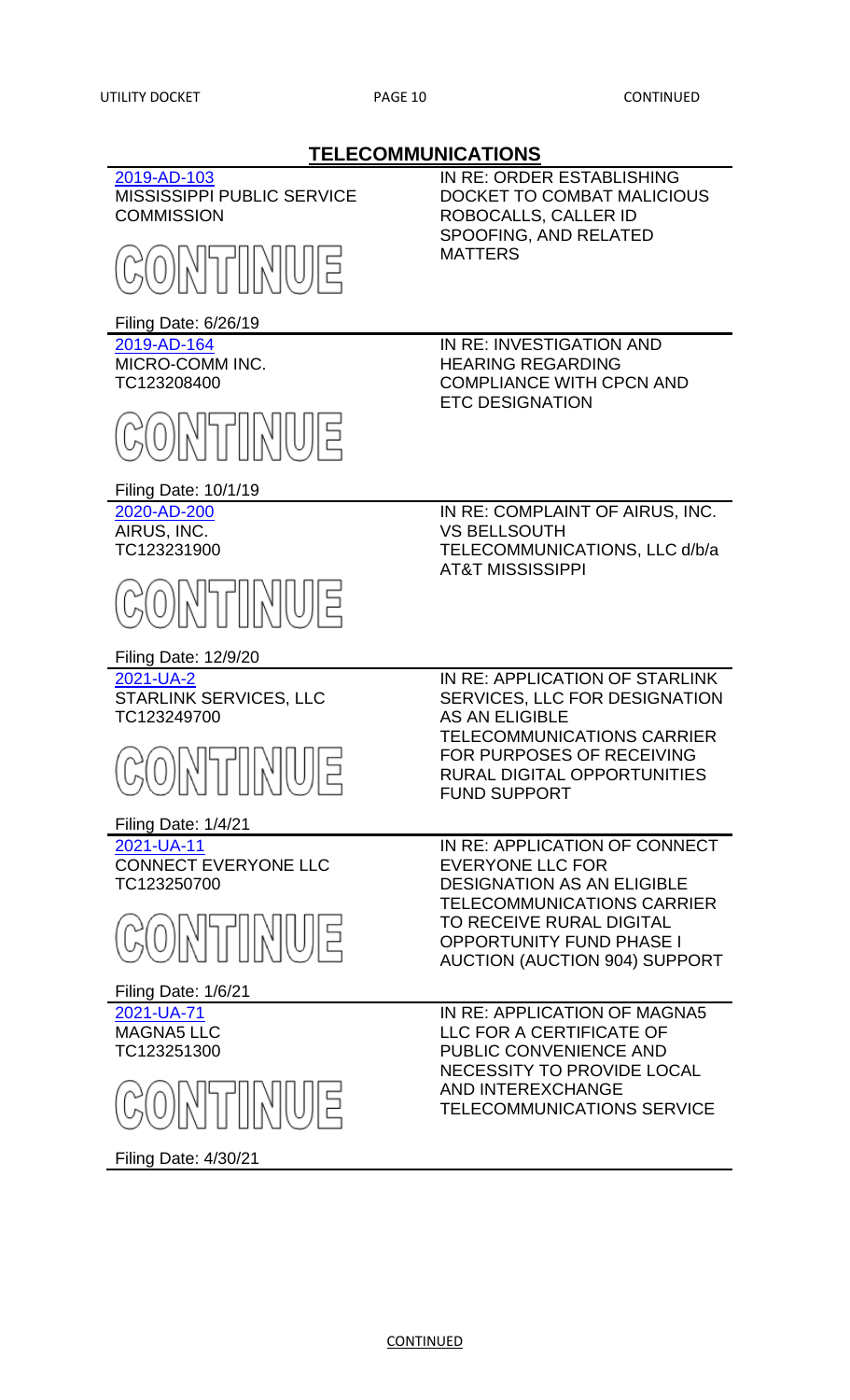| 2021-UA-76<br>WIDE VOICE, LLC<br>TC123243000                                 | IN RE: APPLICATION OF WIDE<br><b>VOICE, LLC FOR A CERTIFICATE</b><br>OF CONVENIENCE AND<br><b>NECESSITY TO PROVIDE RESOLD</b><br><b>INTEREXCHANGE</b>                                                         |
|------------------------------------------------------------------------------|---------------------------------------------------------------------------------------------------------------------------------------------------------------------------------------------------------------|
| <b>CONTINUE</b>                                                              | <b>TELECOMMUNICATIONS</b><br><b>SERVICES AND COMPETITIVE</b><br><b>RESOLD AND FACILITIES-BASED</b><br><b>LOCAL EXCHANGE SERVICES</b>                                                                          |
| <b>Filing Date: 5/12/21</b>                                                  | THROUGHOUT THE STATE OF<br><b>MISSISSIPPI</b>                                                                                                                                                                 |
| 2021-UA-149<br><b>BELZONI CABLE, LLC</b><br>TC123250900                      | IN RE: APPLICATION OF BELZONI<br>CABLE, LLC FOR A CERTIFICATE<br>OF CONVENIENCE AND<br><b>NECESSITY TO PROVIDE</b>                                                                                            |
| ONTIMUE                                                                      | <b>FACILITIES-BASED AND RESOLD</b><br><b>LOCAL EXCHANGE AND</b><br><b>INTEREXCHANGE</b><br><b>TELECOMMUNICATIONS</b><br><b>SERVICES THROUGHOUT THE</b>                                                        |
| <b>Filing Date: 9/13/21</b>                                                  | <b>STATE OF MISSISSIPPI</b>                                                                                                                                                                                   |
| 2021-UA-190<br>PEERLESS NETWORK HOLDINGS,<br>INC.<br>TC123243900<br>ONTTIMUE | IN RE: JOINT APPLICATION OF<br>PEERLESS NETWORK HOLDINGS.<br>INC. AND OPENMARKET INC. FOR<br>APPROVAL OF INDIRECT<br><b>TRANSFER OF CONTROL OF</b><br>PEERLESS NETWORK OF<br>MISSISSIPPI, LLC AND AIRUS, INC. |
| Filing Date: 11/29/21                                                        |                                                                                                                                                                                                               |
| 2022-UA-24<br><b>CABLESOUTH MEDIA III</b><br>TC123251200<br>ORDER PENDING    | IN RE: APPLICATION FOR<br>CABLESOUTH MEDIA III, LLC, AND<br><b>HUNT LAND HOLDINGS LLC AND</b><br><b>ITC BROADBAND HOLDINGS, LLC</b><br>FOR JOINT APPLICATION FOR<br>APPROVAL OF AN INDIRECT                   |
| <b>Filing Date: 3/10/22</b>                                                  | <b>TRANSFER OF CONTROL IN</b><br>CABLESOUTH MEDIA ILL, LLC TO<br><b>ITC BROADBAND HOLDINGS, LLC</b>                                                                                                           |
| 2022-UA-32<br><b>MATRIX TELECOM, LLC</b><br>TC123104501                      | IN RE: JOINT PETITION OF<br><b>BULLSEYE TELECOM, INC.,</b><br><b>MATRIX TEI ECOM,LLC,</b><br><b>COMMISSION</b>                                                                                                |
| E IUJIKIINTIKI(                                                              | LINGO MANAGEMENT, LLC,<br>LINGO COMMUNICATIONS, LLC,<br>AND B. RILEY PRINCIPAL<br><b>INVESTMENTS, LLC</b>                                                                                                     |
| Filing Date: 4/7/22                                                          |                                                                                                                                                                                                               |
| 2022-UA-40<br>FUSION CLOUD SERVICES, LLC<br>TC123178000                      | IN RE: PETITION OF FUSION<br><b>CLOUD SERVICES, LLC FOR</b><br>APPROVAL OF PROPOSED<br><b>SERVICE DISCONTINUANCE</b>                                                                                          |
| E   UJ  X    T  X                                                            |                                                                                                                                                                                                               |

Filing Date: 4/29/22